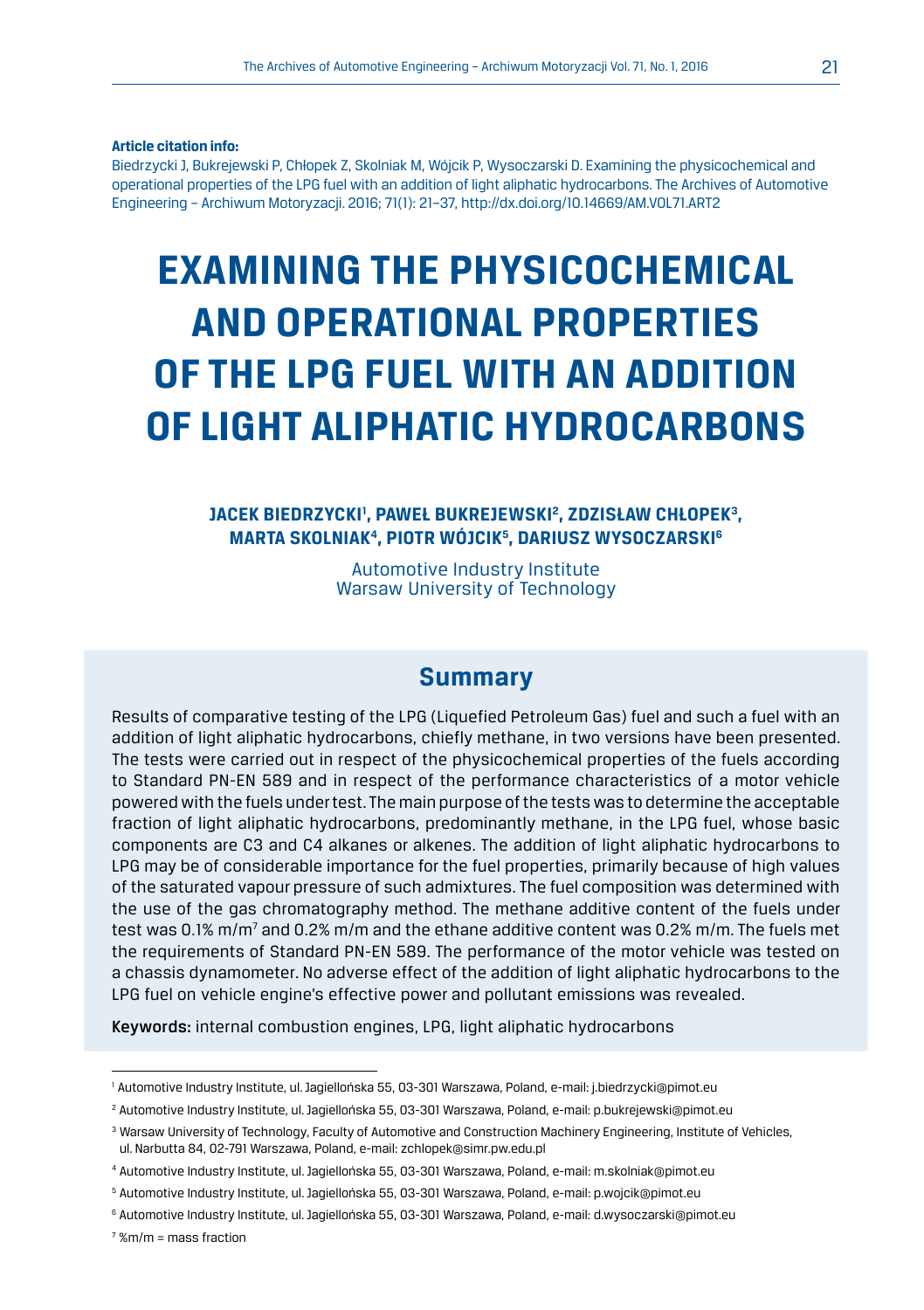# **1. Introduction**

The unconventional fuels for internal combustion (IC) engines are defined as those to which neither the mass-produced engines nor complete motor vehicles (within the scope of vehicle fuelling systems) are directly prepared by their manufacturers. This means that such fuels are understood to be those different from motor spirits (various petrol or gasoline grades) used for spark-ignition (SI) engines and diesel oils used for compression-ignition (CI) engines. Among the unconventional fuels, those being most popular are gaseous fuels, referred to as LPG (Liquefied Petroleum Gas) and stored in the liquefied phase under a pressure of about 0.3 MPa to 0.5 MPa [1, 2, 5, 10, 17], with their composition being based on petroleum-derivative gases. The major components of such fuels are propane and butane [1, 2, 5, 10, 17].

In the English-language literature, the LPG is also referred to as "autogas"; hence, polonized versions "autogaz" or "auto-gaz" of this term can be met in Poland. The high popularity of LPG chiefly results from its low price in comparison with the prices of the petrol and diesel oil grades available in the market.

LPG can be used for both spark-ignition and compression-ignition engines. The LPG-fuelled SI engines predominantly are bi-fuel units, with the petrol fuelling system being originally provided as the basic one. In such a system design, the petrol fuelling is used for cranking and heating the engine and then the fuelling system can be switched from petrol to LPG and vice versa. In the LPG fuelling mode, petrol is also periodically added to improve engine operation conditions, in consideration of both improved cooling of the engine combustion chamber due to vaporization of the liquid fuel and better lubrication properties of petrol as against the gaseous fuel [6, 10, 15, 16]. There are several technical generations of the LPG fuelling systems, from the simplest converter-and-mixer type systems to the systems where LPG in its liquid phase is directly injected to the engine combustion chamber [2]. For the LPG fuelling, the engine control algorithms (first of all, those used to control the fuel delivery) are implemented as modifications of the original algorithms designed for petrol fuelling [2]. Large SI engines, developed as modifications of original compression-ignition engines, are provided with mono-fuel systems, operating with LPG only [2], similarly as it is in large engines fuelled with CNG (Compressed Natural Gas). Designs of this kind have been used to power city buses.

The compression-ignition engines fuelled with LPG, like the CNG-fuelled diesel engines, are built as bi-fuel units, using their original diesel oil fuelling system but with LPG being additionally fed [9].

Predominantly, LPG is used to fuel spark-ignition engines, i.e. chiefly for passenger cars and smaller light trucks (delivery vehicles).

The interest in using LPG for the fuelling of internal combustion engines is additionally stimulated by ecological considerations, i.e. the benefits typical for the use of gaseous fuels: reduction in pollutant emissions [3, 8, 12–19] and, for CI engines, noise reduction as well. A matter of considerable importance is also the possibility of utilizing other energy materials available in order to economize the consumption of conventional petroleum-derivative fuels.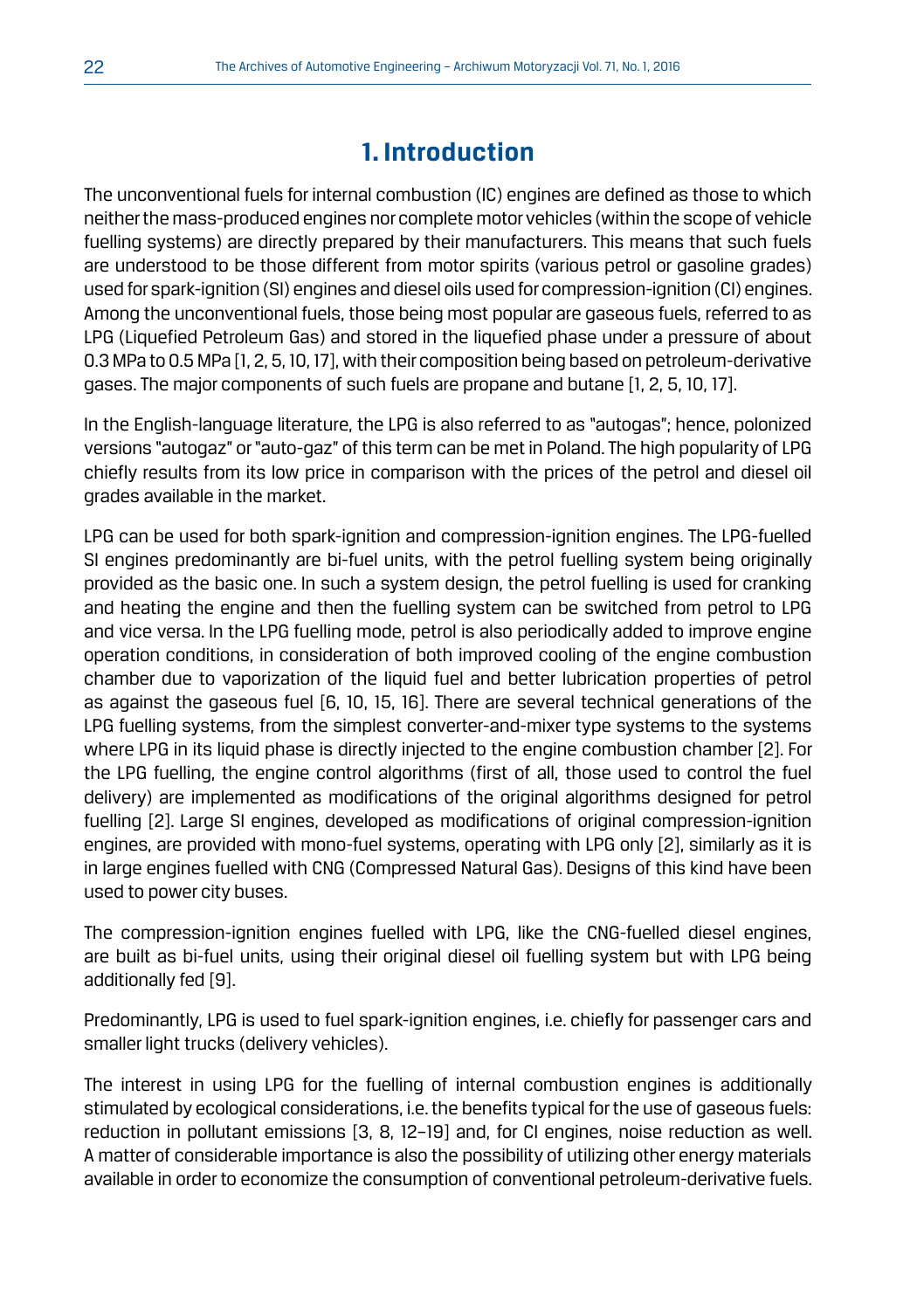Apart from evident good points, the use of LPG for the fuelling of IC engines has also some drawbacks. The most serious of the latter is the fact that neither engines nor motor vehicles are originally designed for LPG fuelling, which means that motor vehicles have to be additionally retrofitted with gas fuelling systems. At the present-day level of technological excellence of mass-manufactured products, including motor vehicles, the solution like this is dramatically unprofessional, even if procedures formally exist to authorize the modifications of this kind. Doubts about the professionalism of modifications of fuel feeding systems also arise from the fact that a success of the initiative to popularize the LPG fuelling of IC engines chiefly depends on the price of the additional devices needed. In such a situation, systems with the simplest technological solutions are usually installed, e.g. those where, as regards the system control, only the fuel delivery control algorithm is modified. The modification of original fuelling systems also causes adverse effects on the system safety, in result of which the indoor parking of LPG vehicles is often forbidden, although the LPG fuel is more volatile than petrol.

There are also other undesirable consequences of the use of LPG for vehicle fuelling. One of them is related to the combustion temperature being higher for gaseous fuels than that for liquid fuels and, in addition to this, practical lack of lubricity improvers. This results in increased wear of some engine components, in particular those exposed to heavy thermal loads, e.g. engine valves, especially exhaust valve heads and seats.

A problem related to vehicle operation is the susceptibility of LPG vapour pressure to ambient temperature due to a possibility of differences in fuel composition, as the saturated vapour pressure very rapidly drops with increasing number of carbon atoms in individual homologous series, e.g. in alkanes.

In spite of numerous critical opinions about the use of LPG for the fuelling of IC engines, the development of this technology has become a fact. Therefore, it is all the more purposeful to solve any problems in order to improve the performance characteristics of IC engines fuelled with LPG. Most often, the efforts are focused on the problem of increased fraction of light aliphatic hydrocarbons, first of all methane, in the LPG fuel. Methane has very high pressure of saturated vapour. Hence, it considerably affects fuel assessment parameters such as relative vapour pressure at a temperature of 40 °C and the temperature at which the relative vapour pressure is not less than 150 kPa. In respect of the temperature at which the relative vapour pressure is not less than 150 kPa, the addition of methane beneficially affects fuel quality; however, a methane addition may cause a significant growth in the relative vapour pressure at a temperature of 40 °C, so that the pressure would exceed 1550 kPa, which would pose a hazard of unsealing of the fuel system and, in consequence, an explosion risk as well.

# **2. LPG fuel**

The petroleum-derivative gas is a mixture of chain hydrocarbons, chiefly the C3 and C4 alkanes and alkenes, with a small admixture of other chain hydrocarbons C1 – C7 [1, 6, 7, 10]. At the ambient temperature and a pressure of  $(0.3 \div 0.5)$  MPa, this gas is stored in liquid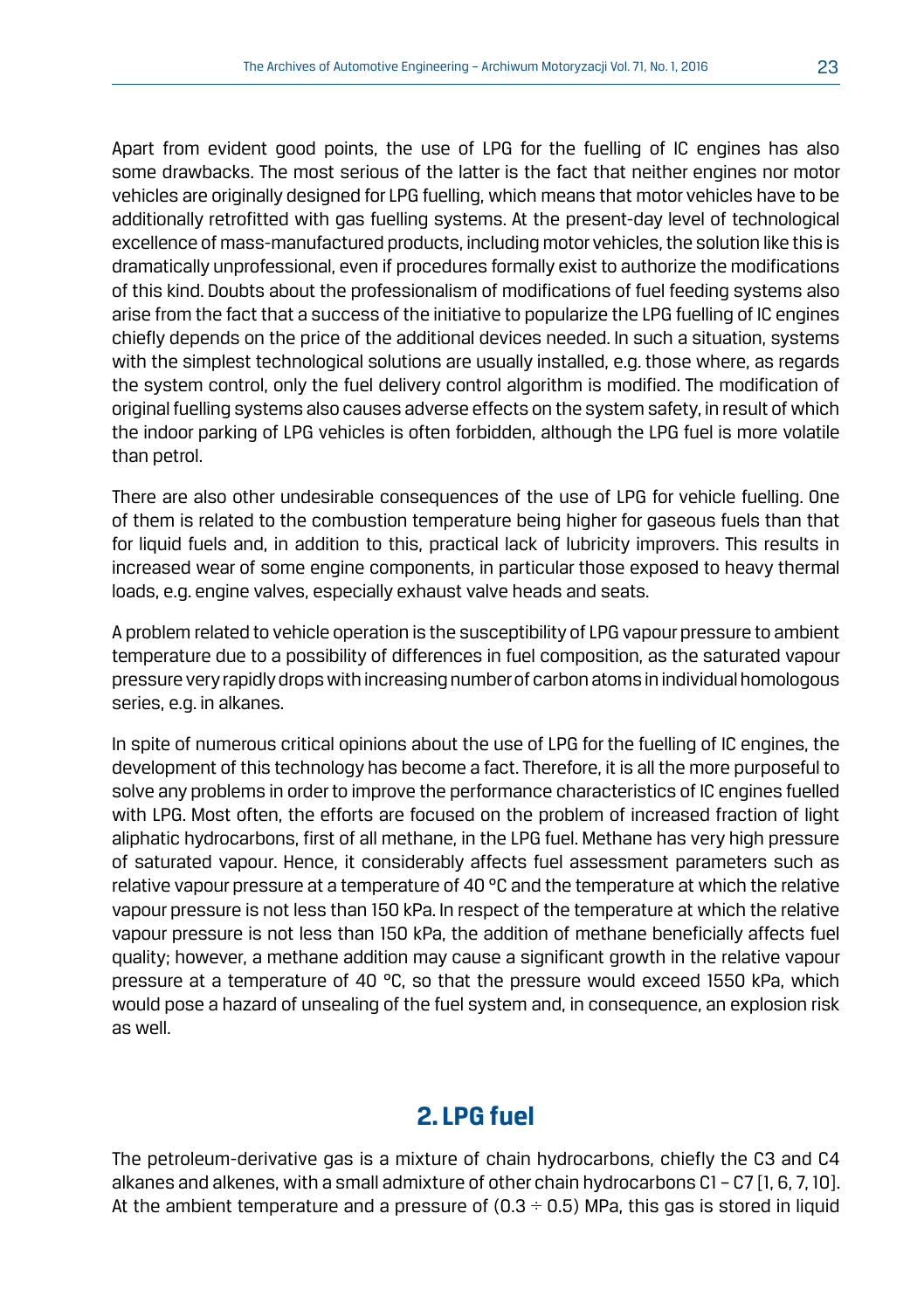state, hence its name "liquefied petroleum gas" and acronym "LPG", the latter being used in Polish as well.

The mass density of LPG is within limits of (500  $\div$  600) kg/m<sup>3</sup> [1, 6]. The calorific value of this fuel is about 46 MJ/kg [1, 6] and its research octane number ranges from 102 to 108, and motor octane number – more than 89 [1, 6].

The petroleum-derivative gas is mostly obtained by degasolining of natural gas, stabilization of crude oil on an oil field, distillation of crude oil, catalytic cracking and hydrocracking, thermal processing, reforming, isomerisation, butadiene production, and production of ethers [10].

In the case of atmospheric distillation of crude oil, differences in the boiling point of individual organic compounds are utilized. Having been pre-cleaned, dewatered, and desalted, crude oil is heated in heat exchangers and then separated into fractions in a distillation column (tower) under atmospheric pressure. Neither this separation nor the subsequent one, carried out at a reduced pressure, changes the crude oil chemical composition; hence, these processes are counted among conservative methods. Thus, the pipe-still and tower distillation is a conservative method. The LPG fraction, obtained from the pipe-still and tower distillation, makes  $(1 \div 2.5)$ % m/m of the crude oil. The LPG composition may vary depending on the raw material type used; as an example, the proportions between the major components of the LPG obtained from the REBCO oil are about 27% m/m of propane, 20% m/m of isobutane, and 51% m/m of n-butane.

The gas obtained from the separation process, predominantly consisting of propane and butane, is subjected to desulphurization, based on a chemical reaction between hydrogen sulphide and (15  $\div$  20)% V/V<sup>8</sup> solution of monoethanolamine, where the latter, reacting with the hydrogen sulphide at a temperature of  $(25 \div 40)$  °C and under a high pressure, watersoluble salts.

In the coking processes,  $(4 \div 6)$ % m/m of LPG, on the average, is obtained; the fluid coking and the Flexicoking processes yield up to 4% V/V and up to 7% V/V of LPG, respectively.

The catalytic cracking consists in reactions taking place in various oil fractions or vacuum oil distillates at temperatures of (480  $\div$  540) °C and a relatively low pressure of about 0.05 MPa in the presence of aluminosilicates catalysts. The catalytic cracking makes it possible to obtain lighter hydrocarbons. The cracking reactions occur in the fluid phase. During the catalytic cracking process, chiefly the carbon-to-carbon bond breaking reactions take place, in result of which alkanes of lower molecular mass and, alkenes are formed. The catalytic cracking of vacuum oil distillates may yield  $(18 \div 25)\%$  m/m of LPG. In the LPG obtained from the catalytic cracking, sulphur occurs in the form of thiols (mercaptans), i.e. organic chemical compounds corresponding to alcohols where the oxygen atom of the hydroxyl group has been superseded by a sulphur atom. The thiols are removed from the LPG in the Merox process. The gas having been desulphurized is separated by rectification into propane, propylene, and butane fractions.

<sup>8</sup> %V/V = volume fraction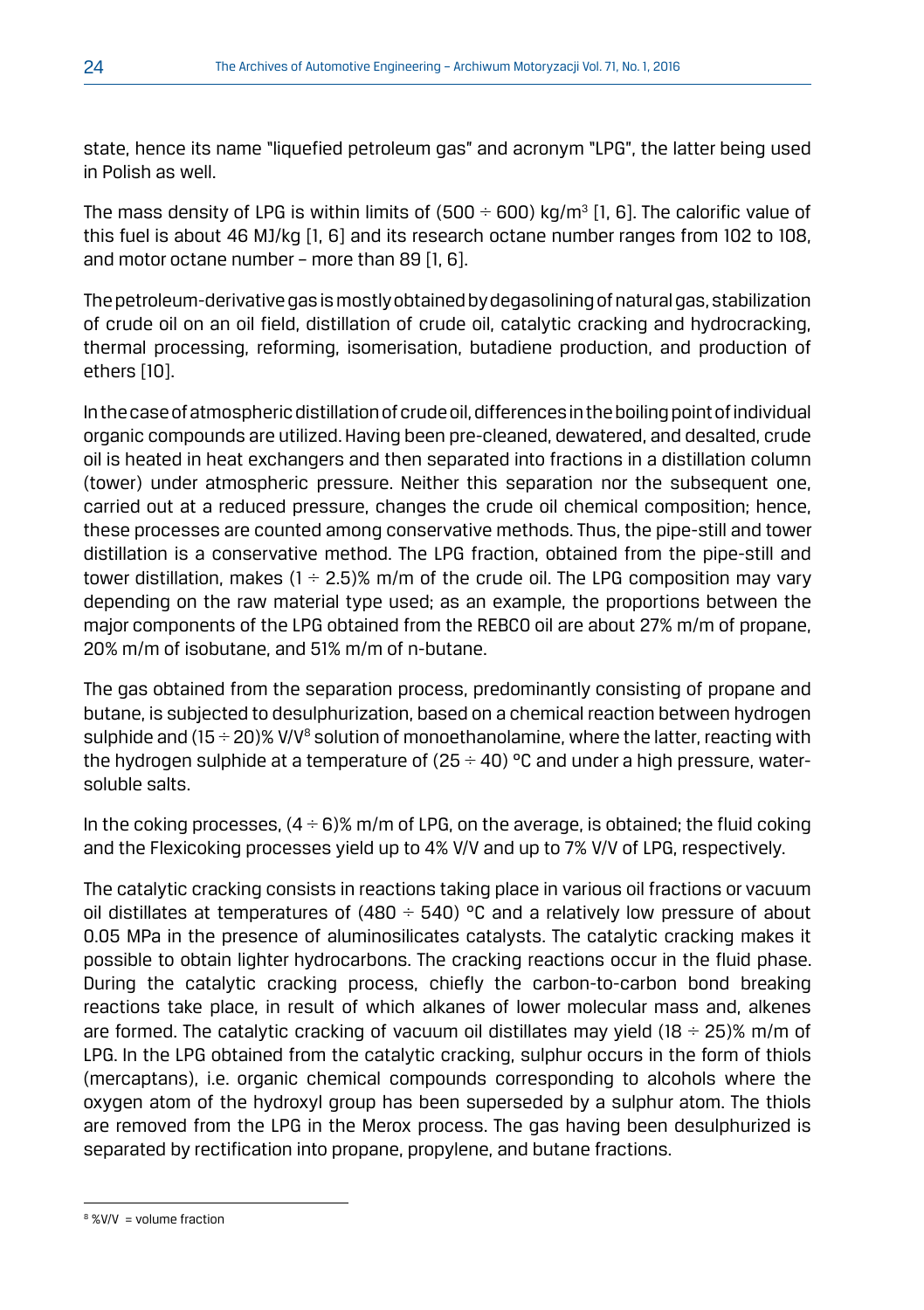Hydrocracking is a modification of the cracking process, where hydrogen at a high pressure  $(3 \div 15)$  MPa is applied and the process temperature is lowered to  $(250 \div 450)$  C, with molybdenum, nickel, and cobalt compounds as well as platinum and palladium being used as a catalyst. The products of hydrocracking of vacuum oil distillates are 1% m/m of LPG, (80% mole/mole<sup>9</sup> of butanes and 20% mole/mole of propane), petrol, diesel oil, and fuel oil. The mass fraction of sulphur does not exceed 10 ppm<sup>10</sup>.

The hydrodesulphurization of petroleum feedstocks is the largest catalytic process that is run on an industrial basis, in terms of its scale and importance. In the modern refinery industry, practically all hydrocarbon fractions and streams are subjected to hydrorefining. In such processes, heteroatoms are removed from the petroleum feedstock and, the unsaturated bonds become saturated and the aromatic substances are hydrogenated. The main purpose of the hydrorefining is not to break the carbon-to-carbon bonds but instead, to break the carbon-to-heteroatom bonds or, at the same time, to hydrogenate the unsaturated bonds, chiefly the alkene bonds and, less frequently, the aromatic bonds. It is assumed that during the hydrorefining process, a reduction in molecular mass takes place in not more than 10% m/m of the feedstock. The hydrodesulphurization and hydrocracking of soft asphalt makes it possible to obtain  $(1.5 \div 2.0)$ % m/m of LPG (more than 50% m/m of that consists of the C3 and C4 fractions, there is no hydrogen sulphide, and the mass sulphur content is at a level of 50 ppm).

In the product of catalytic reforming, the LPG fraction makes (0.8 ÷1.6)% m/m, with 70% m/m of that consisting of propane and n-butane and 25% m/m being isobutane (the hydrogen sulphide content does not exceed 20 ppm by mass).

The composition and, in consequence, properties of the LPG fuel may vary within a wide range, depending on the feedstock types and process methods used. In this connection, specific quality requirements have been set for such a fuel, as laid down in Standard PN-EN 589 "Automotive fuels – LPG – Requirements and test methods".

# **3. Object and method of testing**

The tests were carried out on the following fuels for spark ignition engines:

- commercially available standard LPG fuel;
- test fuel M1: commercially available standard LPG fuel with 0.1% m/m methane admixture;
- test fuel M2: commercially available standard LPG fuel with 0.2% m/m methane admixture.

The M1 and M2 fuels were prepared by adding commercial methane to the standard LPG fuel.

<sup>9</sup> %mole/mole or % mole – mole fraction

<sup>&</sup>lt;sup>10</sup> ppm - parts per million, i.e. one-millionths part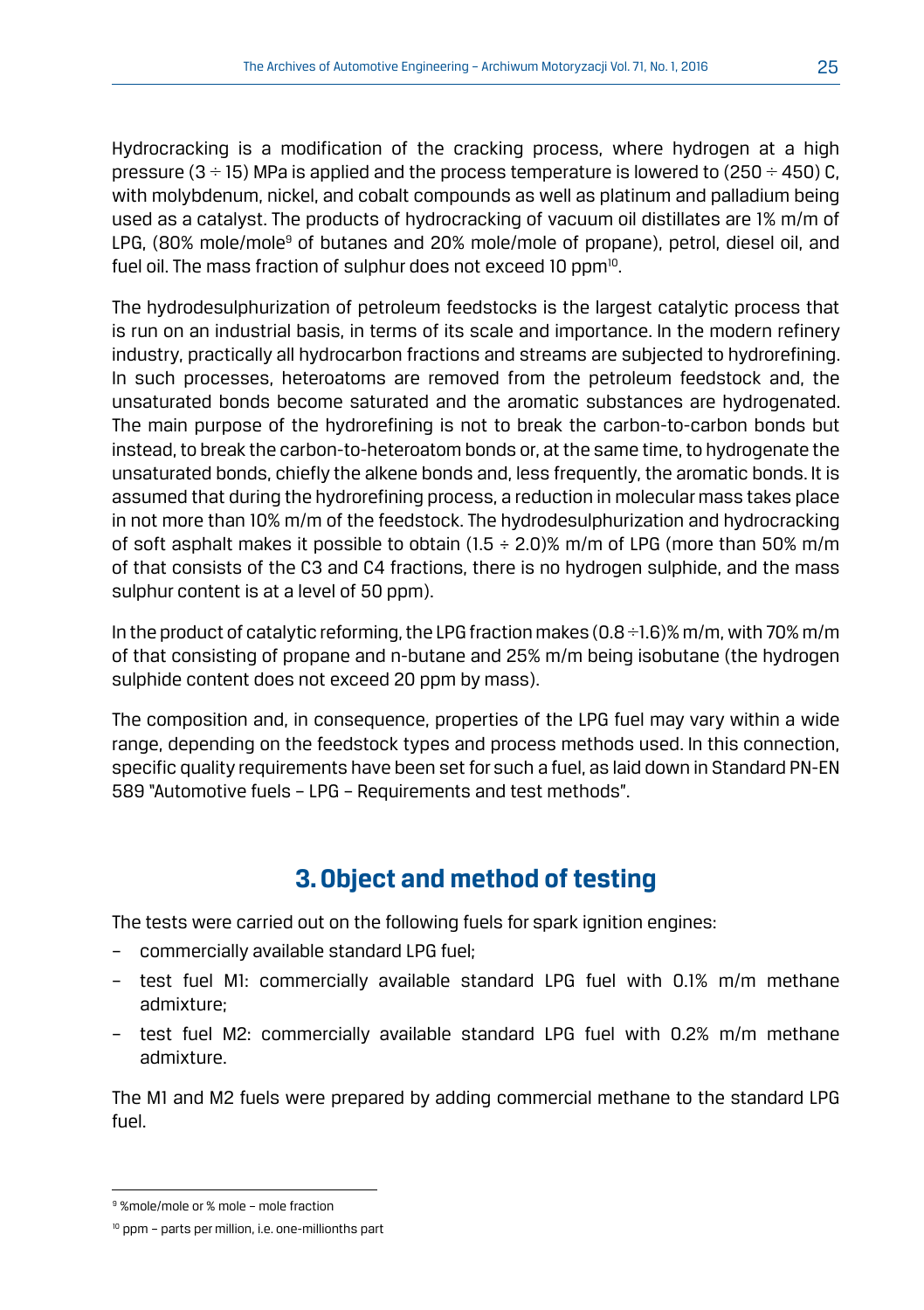The scope of the tests covered:

- determining the composition of the fuels under test with the use of gas chromatography methods according to Standard PN-ISO 7941:1993/Ap1:2002;
- testing the fuels for conformity with the requirements of Standard PN-EN 589;
- examining the energy and dynamic characteristics of an IC engine powered by the fuels under test, with determining the effective power and torque vs. speed curves during vehicle acceleration in fourth gear;
- examining the pollutant emissions and fuel consumption in the NEDC (New European Driving Cycle) test procedure, which includes the UDC (Urban Driving Cycle) and EUDC (Extra-Urban Driving Cycle) tests [5].

The tests were carried out with the use of a passenger car with a spark-ignition engine of 1500 cm $^3$  capacity and an LPG system of the second generation [2]; the car was tested on a chassis dynamometer Schenk Komeg EMDY 48. To investigate the pollutant emissions, an exhaust gas testing rig was used, which included a Horiba Mexa 7200 system provided with Horiba analysers to measure the concentrations of carbon monoxide (AIA-721A), hydrocarbons (FIA-725A), nitrogen oxides (CLA-755A), carbon dioxide (AIA-722), and oxygen (MPA-720). The research equipment used for the tests was in conformity with the requirements of the following normative references: Directive 1999/96/EC of the European Parliament and of the Council of 13 December 1999, Regulation (EC) No. 715/2007 of the European Parliament and of the Council of 20 June 2007, and Commission Regulation (EC) No. 692/2008 of 18 July 2008.

## **4. Test results**

The composition of the fuels under test has been presented in Table 1.

|                       | <b>Fuel</b>   |               |               |               |                     |               |  |  |
|-----------------------|---------------|---------------|---------------|---------------|---------------------|---------------|--|--|
| <b>Component name</b> | <b>LPG</b>    |               | М1            |               | M2                  |               |  |  |
|                       | [% m/m]       | [% mole]      | [% m/m]       | [% mole]      | [% <sub>m</sub> /m] | [% mole]      |  |  |
| Methane               | $\langle 0.1$ | $\langle 0.1$ | 0.1           | 0.3           | 0.2                 | 0.6           |  |  |
| Ethane                | 0.2           | 0.3           | 0.2           | 0.3           | 0.2                 | 0.3           |  |  |
| Ethylene              | $\langle 0.1$ | $\langle 0.1$ | $\langle 0.1$ | $\langle 0.1$ | (0.1)               | $\langle 0.1$ |  |  |
| Propane               | 39.3          | 45.9          | 39.3          | 45.9          | 39.3                | 45.8          |  |  |
| Propylene             | $\langle 0.1$ | $\langle 0.1$ | $\langle 0.1$ | $\langle 0.1$ | $\langle 0.1$       | $\langle 0.1$ |  |  |

#### Table 1. Composition of the fuels under test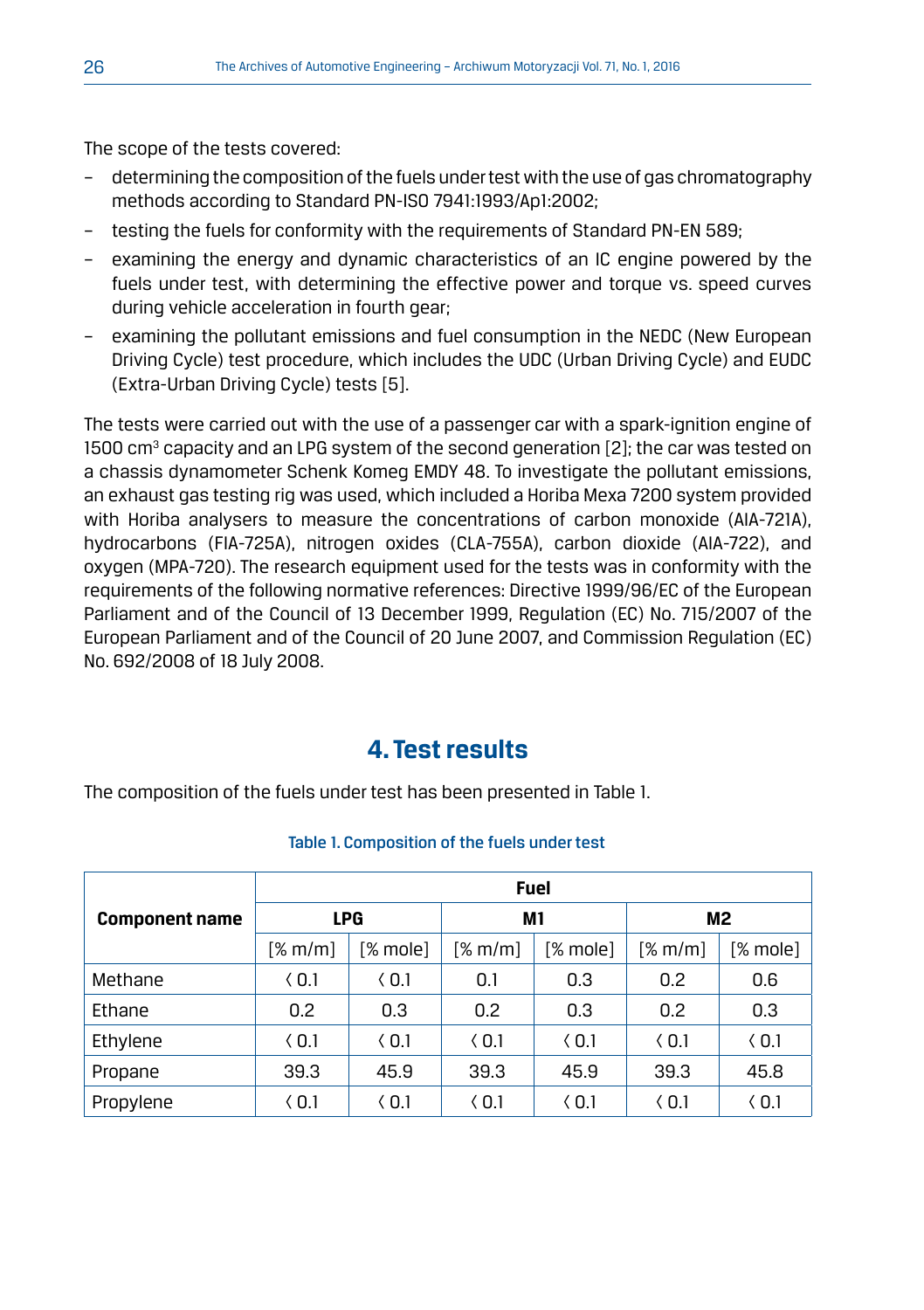| Cis-2-butene    | (0.1)         | (0.1) | (0.1)         | (0.1) | (0.1) | (0.1)            |
|-----------------|---------------|-------|---------------|-------|-------|------------------|
| Trans-2-butene  | $\langle 0.1$ | (0.1) | (0.1)         | (0.1) | (0.1) | (0.1)            |
| Isobutylene     | 0.2           | 0.2   | 0.2           | 0.2   | 0.2   | 0.2 <sub>2</sub> |
| 1-butene        | (0.1)         | (0.1) | (0.1)         | (0.1) | (0.1) | (0.1)            |
| n-butane        | 59.4          | 52.8  | 59.3          | 52.5  | 59.2  | 52.3             |
| Isobutane       | 0.9           | 0.8   | 0.9           | 0.8   | 0.9   | 0.8              |
| n-pentane       | (0.1)         | (0.1) | (0.1)         | (0.1) | (0.1) | (0.1)            |
| n-hexane        | (0.1)         | (0.1) | (0.1)         | (0.1) | (0.1) | (0.1)            |
| Cyclobutane     | (0.1)         | (0.1) | $\langle 0.1$ | (0.1) | (0.1) | (0.1)            |
| 3-methylpentane | (0.1)         | (0.1) | (0.1)         | (0.1) | (0.1) | (0.1)            |
| 1.3-butadiene   | $\langle 0.1$ | (0.1) | (0.1)         | (0.1) | (0.1) | (0.1)            |
| Isopentane      | $\langle 0.1$ | (0.1) | (0.1)         | (0.1) | (0.1) | (0.1)            |

Table 1. Composition of the fuels under test (continued)

The main difference between the compositions of the fuels under test lies in the methane contents, which were as specified below:

- for the LPG fuel, less than 0.1% m/m;
- for the M1 fuel, 0.1% m/m;
- for the M2 fuel, 0.2% m/m.

Results of testing the fuels for conformity with Standard PN-EN 589 have been shown in Table 2.

| <b>Parameter</b>                                            | <b>Test method</b>            | <b>Unit</b> | <b>Quality requi-</b> | <b>Fuel test results</b> |                     |                    |
|-------------------------------------------------------------|-------------------------------|-------------|-----------------------|--------------------------|---------------------|--------------------|
|                                                             |                               |             | rements <sup>1)</sup> | <b>LPG</b>               | M1                  | M2                 |
| Motor octane<br>number                                      | PN-EN 589+A1:2012<br>Annex B  |             | min 89.0              | 92.0                     | 91.7                | 91.2               |
| Total diene<br>content<br>(incl. 1.3)<br>butadiene)         | PN-ISO 7941:1993/<br>AP1:2002 | %<br>mole   | max 0.5               | (0.1)                    | (0.1)               | (0.1)              |
| Hydrogen<br>sulphide                                        | <b>PN-EN ISO</b><br>8819:2000 |             | none                  | not de-<br>tected*       | -not de-<br>tected* | not de-<br>tected* |
| Total sulphur<br>content (with<br>stenching<br>agent added) | ASTM D 6667:2010              | mg/kg       | max 50                | 4.8                      | 4.7                 | 4.6                |

#### Table 2. Results of testing the fuels for conformity with Standard PN-EN 589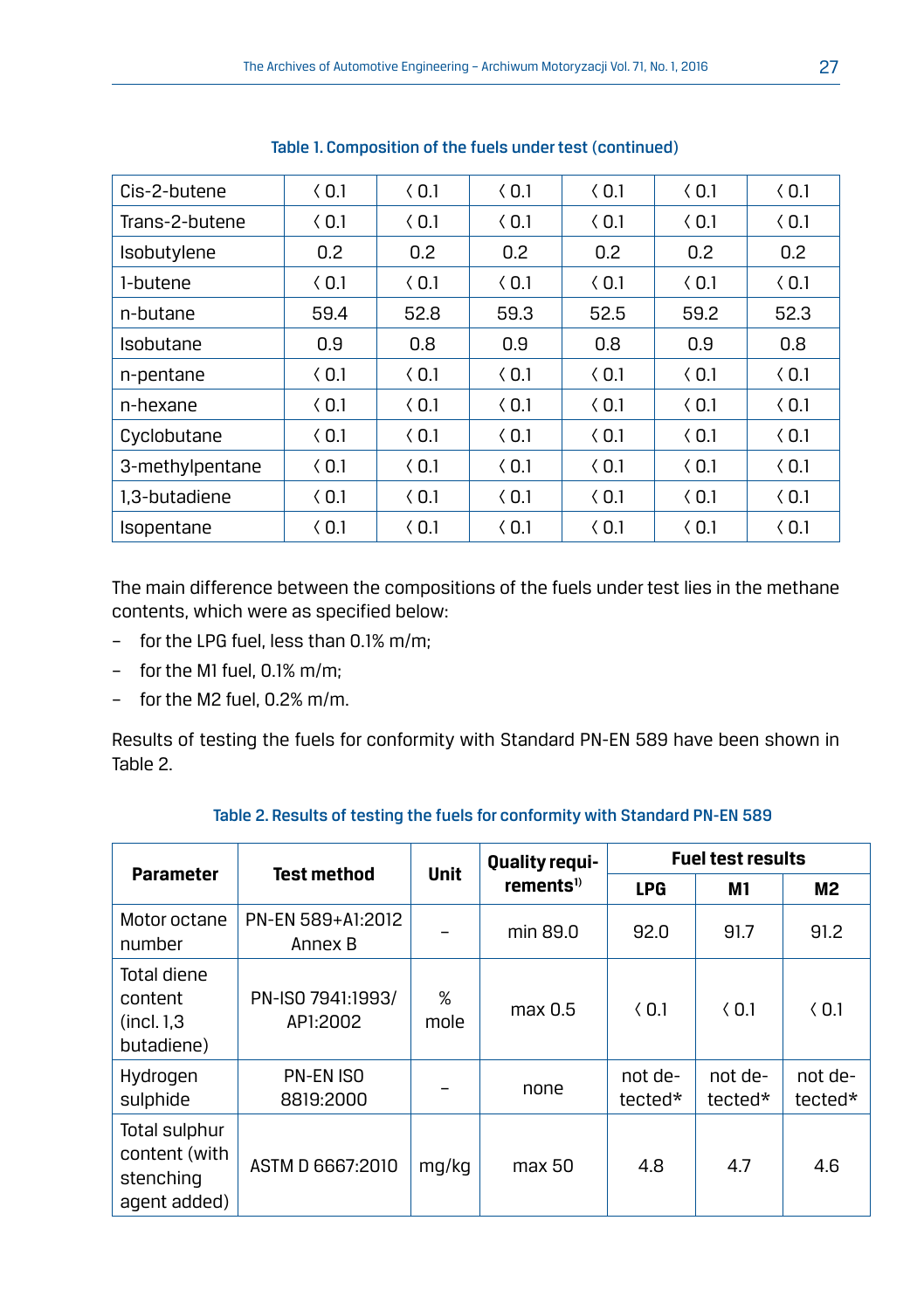|                                                                                              |                                                                                 |                          | Quality requi-                                                                                                                          | <b>Fuel test results</b>             |                                      |                                      |
|----------------------------------------------------------------------------------------------|---------------------------------------------------------------------------------|--------------------------|-----------------------------------------------------------------------------------------------------------------------------------------|--------------------------------------|--------------------------------------|--------------------------------------|
| <b>Parameter</b>                                                                             | <b>Test method</b>                                                              | <b>Unit</b>              | rements <sup>1</sup>                                                                                                                    | <b>LPG</b>                           | M1                                   | <b>M2</b>                            |
| Copper strip<br>corrosion<br>test<br>(1 h at 40 °C)                                          | PN-EN ISO<br>6251:2001                                                          | corro-<br>-sion<br>class | class 1                                                                                                                                 | class 1                              | class 1                              | class 1                              |
| Dry residue                                                                                  | PN-EN 15471:2009                                                                | mg/kg                    | max 60                                                                                                                                  | $\overline{\phantom{0}}$             |                                      |                                      |
| Relative<br>vapour<br>pressure<br>at 40 $\degree$ C                                          | <b>PN-EN ISO</b><br>8973:2000<br>(with<br><b>PN-EN 589</b><br>+A1:2012 Annex C) | kPa                      | max 1550                                                                                                                                | 744                                  | 865                                  | 985                                  |
| Temperature<br>at which the<br>relative<br>vapour<br>pressure is<br>not less than<br>150 kPa | PN-EN ISO<br>8973:2000<br>(with<br><b>PN-EN 589</b><br>+A1:2012 Annex C)        | °C                       |                                                                                                                                         | 0<br>(grade<br>C)                    | $-10$<br>(grade<br>(A)               | $-10$<br>(grade<br>(A)               |
| Water<br>content                                                                             | PN-EN 15469:2009                                                                |                          | not detected                                                                                                                            | $0$ <sub>K</sub> $\star\star$        | $0$ <sub>K</sub> $\star\star$        | $0$ <sub>k</sub> $*$                 |
| Stench                                                                                       | PN-EN 589+A1:2012<br>Annex A, item 6.3                                          |                          | distinguish-<br>able and<br>unpleasant,<br>perceptible in<br>air at a con-<br>centration of<br>20% of lower<br>explosive-<br>ness limit | per-<br>ceptible,<br>unplea-<br>sant | per-<br>ceptible,<br>unplea-<br>sant | per-<br>ceptible,<br>unplea-<br>sant |

#### Table 2. Results of testing the fuels for conformity with Standard PN-EN 589 (continued)

1) Pursuant to Article 25, Clause 3, of the Act of 25 Aug. 2006 on fuel quality monitoring and inspection (Dz. U. No. 169 of 2006, item 1200, with later amendments), the results of sample testing shall be applicable to the quality of the whole batch of the fuel present in the tank from which the samples were taken.

\* Pursuant to PN-EN ISO 8819:2000, the result "not detected" shall have the meaning that there was no hydrogen sulphide in the sample under test.

\*\* Pursuant to PN-EN 15469:2009, the result "OK" shall have the meaning that no water was detected in the sample under test.

The test results have confirmed that even if a small amount of light aliphatic hydrocarbons, which are characterized by high vapour pressure [11], especially methane, is added to the LPG fuel then the fuel vapour pressure is significantly raised. All the fuels tested met the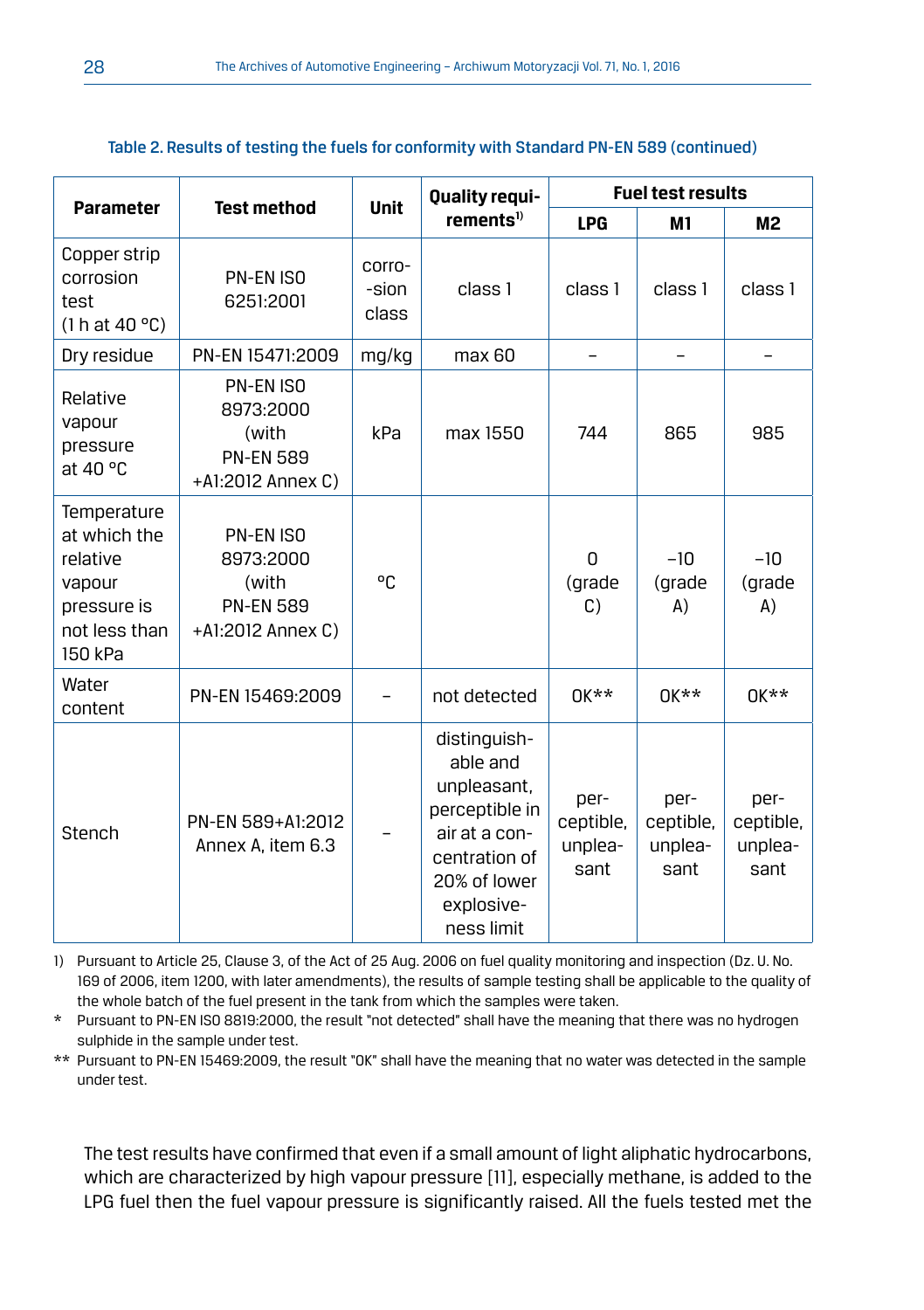requirements of Standard PN-EN 589, including the requirement regarding the relative vapour pressure, with a wide safety margin. The fuels with mass methane content of up to 0.2% m/m meet the criterion for fuel grade A, unlike the standard LPG fuel, which meets the criterion for fuel grade C (Table 3).

**Parameter Unit Requirements Test method min max** Relative vapour pressure  $\begin{array}{|c|c|c|c|c|c|}\n\hline \text{at 40 °C} & \text{at 40 °C}\n\end{array}$ PN-EN ISO 4256 PN-EN ISO 8973 PN-EN 589, Annex C Temperature at which the relative vapour pressure is not less than 150 kPa – Grade A – Grade B – Grade C – Grade D – Grade E °C -10 -5  $\Omega$ 10 20 PN-EN ISO 8973 PN-EN 589, Annex C

Table 3. Requirements for individual LPG fuel grades, according to PN-EN 589+A1:2012

The relation between the relative vapour pressure at a temperature of 40 °C and the mass methane content of the LPG fuel has been shown in Fig. 1.

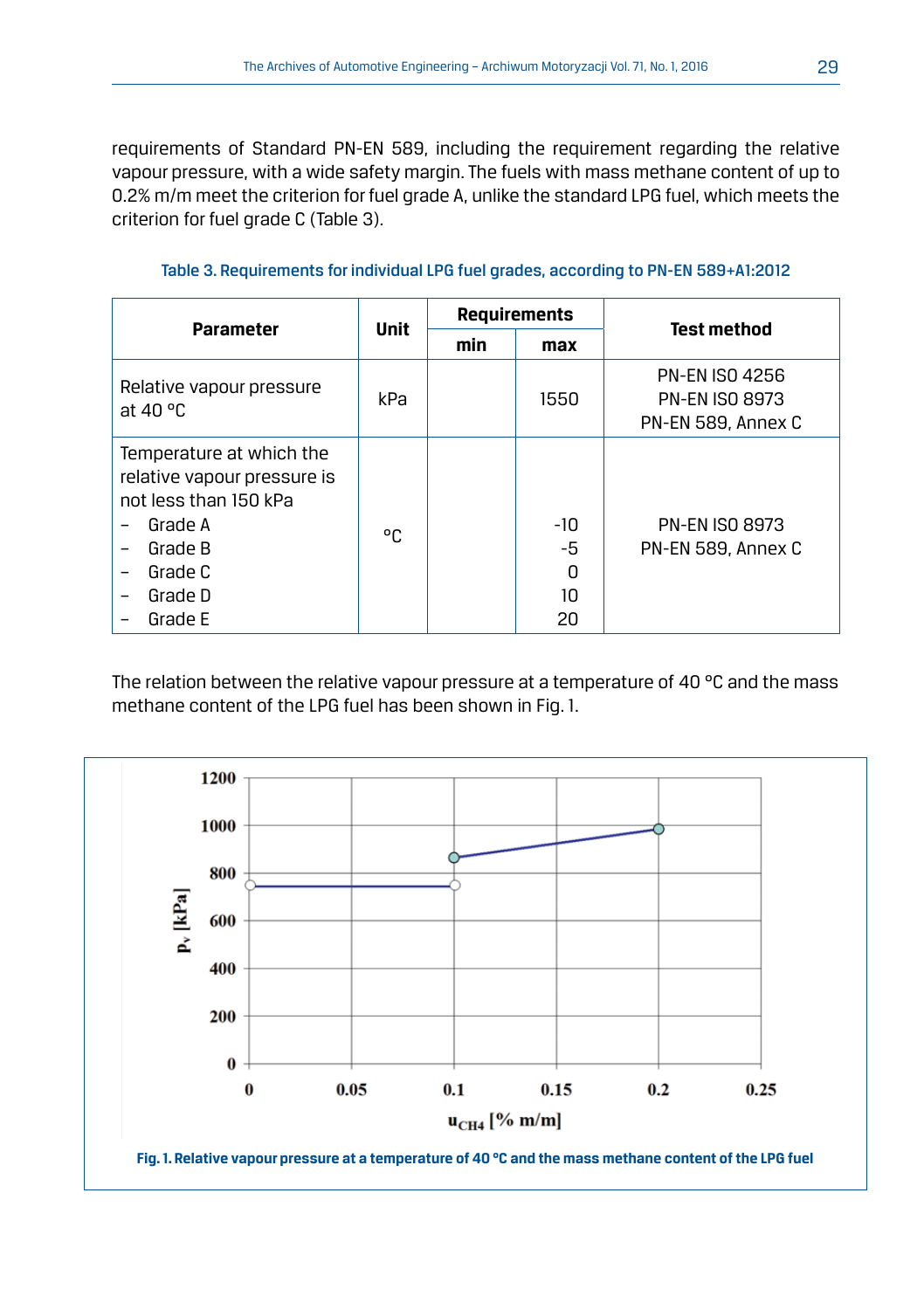To assess the impact of the methane addition to the LPG fuel, the relative vapour pressure at a temperature of 40  $^{\circ}$ C was determined by simulation tests carried out in accordance with the Dalton's law of partial pressures. The vapour pressure values of major LPG fuel components at temperatures from -5 °C to 40 °C, according to PN-EN 589+A1:2012, have been specified in Table 4.

Table 4. Vapour pressure values of major LPG fuel components at temperatures from -5 °C to 40 °C, according to PN-EN 589+A1:2012

|                       | $T_{LPG}$ [°C] |       |       |       |       |       |  |  |
|-----------------------|----------------|-------|-------|-------|-------|-------|--|--|
| <b>Component name</b> | $-10$          | $-5$  | 0     | 10    | 20    | 40    |  |  |
|                       | $p_{v}$ [kPa]  |       |       |       |       |       |  |  |
| Methane               | 21334          | 22742 | 24211 | 27333 | 30707 | 38230 |  |  |
| Ethane                | 1873           | 2128  | 2407  | 3040  | 3781  | 5613  |  |  |
| Propane               | 346            | 405   | 472   | 630   | 826   | 1353  |  |  |
| Isobutylene           | 90.17          | 109.5 | 131.9 | 187.6 | 259.9 | 466   |  |  |
| n-butane              | 71.26          | 86.64 | 104.5 | 149.2 | 207.6 | 376.9 |  |  |
| Isobutane             | 109.9          | 132.3 | 158.1 | 221.4 | 302.7 | 531   |  |  |

Fig. 2 shows the vapour pressure of the LPG fuel with methane admixture at temperatures from -5 °C to 40 °C.



To determine the limit value of the methane content of the LPG fuel under test with respect to the criterion of maximum relative vapour pressure, simulation tests of the vapour pressure of LPG fuel and methane mixtures at a temperature of 40 °C were carried out. The simulation results have been presented in Fig. 3.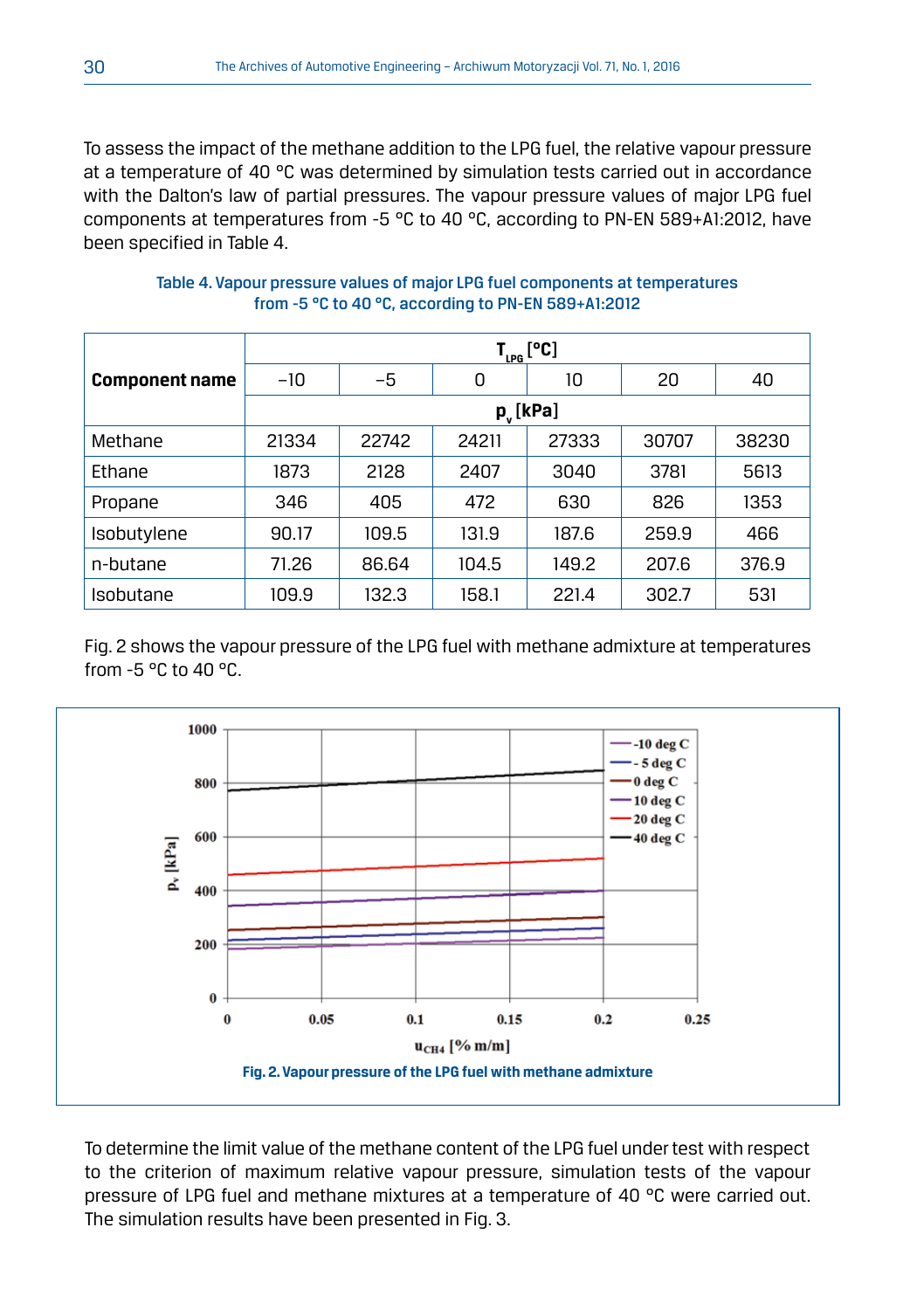

Based on the simulation test results presented, the requirement defining the maximum methane admixture to the LPG fuel according to Standard PN-EN 589 is met by an LPG fuel blend with a methane content of up to 2.08% m/m.

Figs. 4 and 5 show effective power and torque vs. engine speed, respectively, in the conditions of vehicle acceleration in fourth gear.

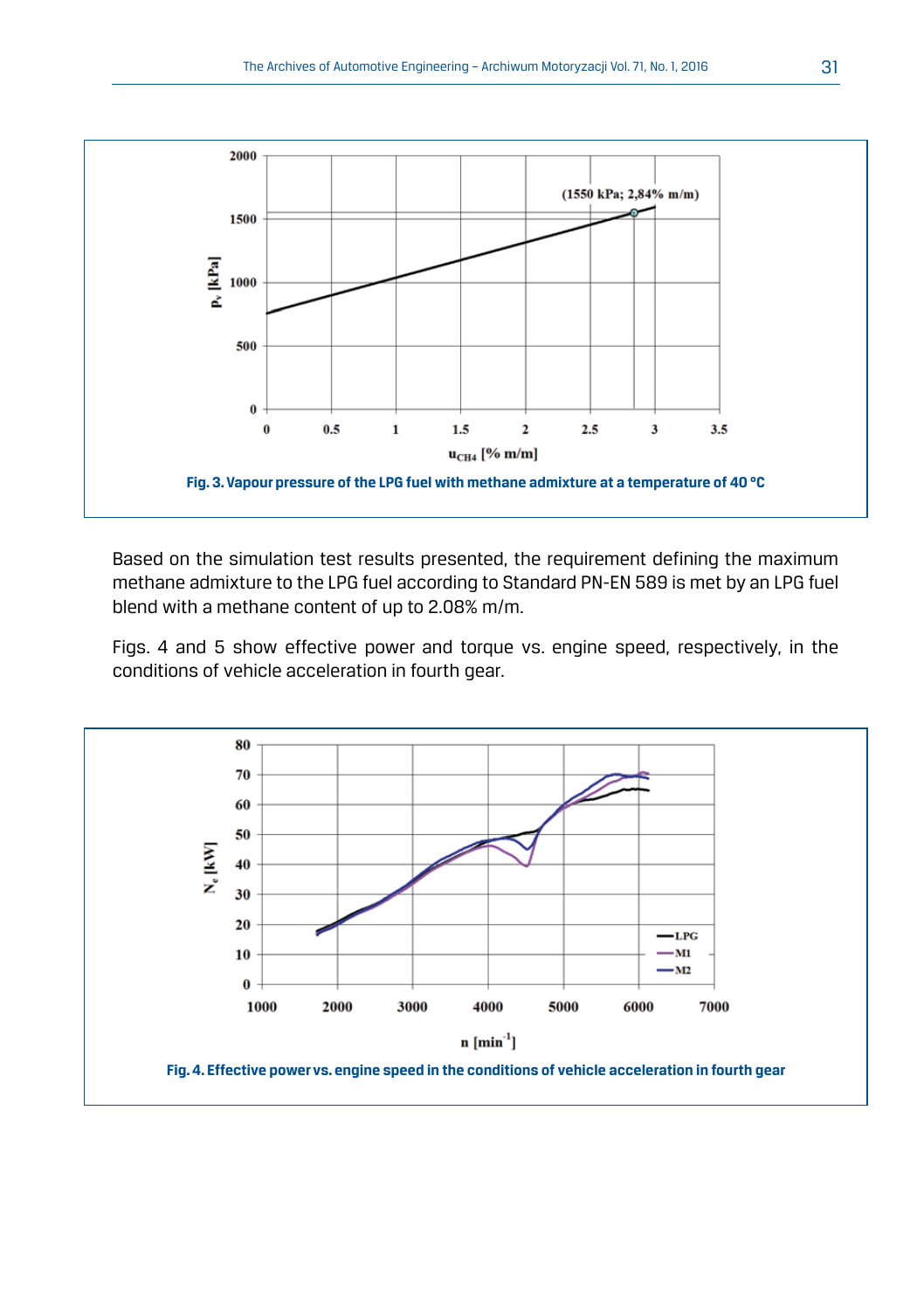

In both of the graphs above, an engine speed range can be clearly seen where the fuelling system is switched from LPG to petrol: LPG fuel  $-$  4600 min<sup>-1</sup>, M1 fuel  $-$  4530 min<sup>-1</sup>, M2 fuel - 4550 min<sup>-1</sup>. In the engine speed range where the engine is fed with gaseous fuels, there are no considerable differences in the performance curves for the fuels under test. This means that a methane addition to LPG at a level of about  $(0.1 \div 0.2)$ % m/m has no substantial impact on engine's energy characteristics in terms of its effective power and output torque and on dynamic performance of the engine in terms of vehicle acceleration.

The specific distance emission values determined in the UDC, EUDC, and NEDC tests have been presented in Figs. 6–9.

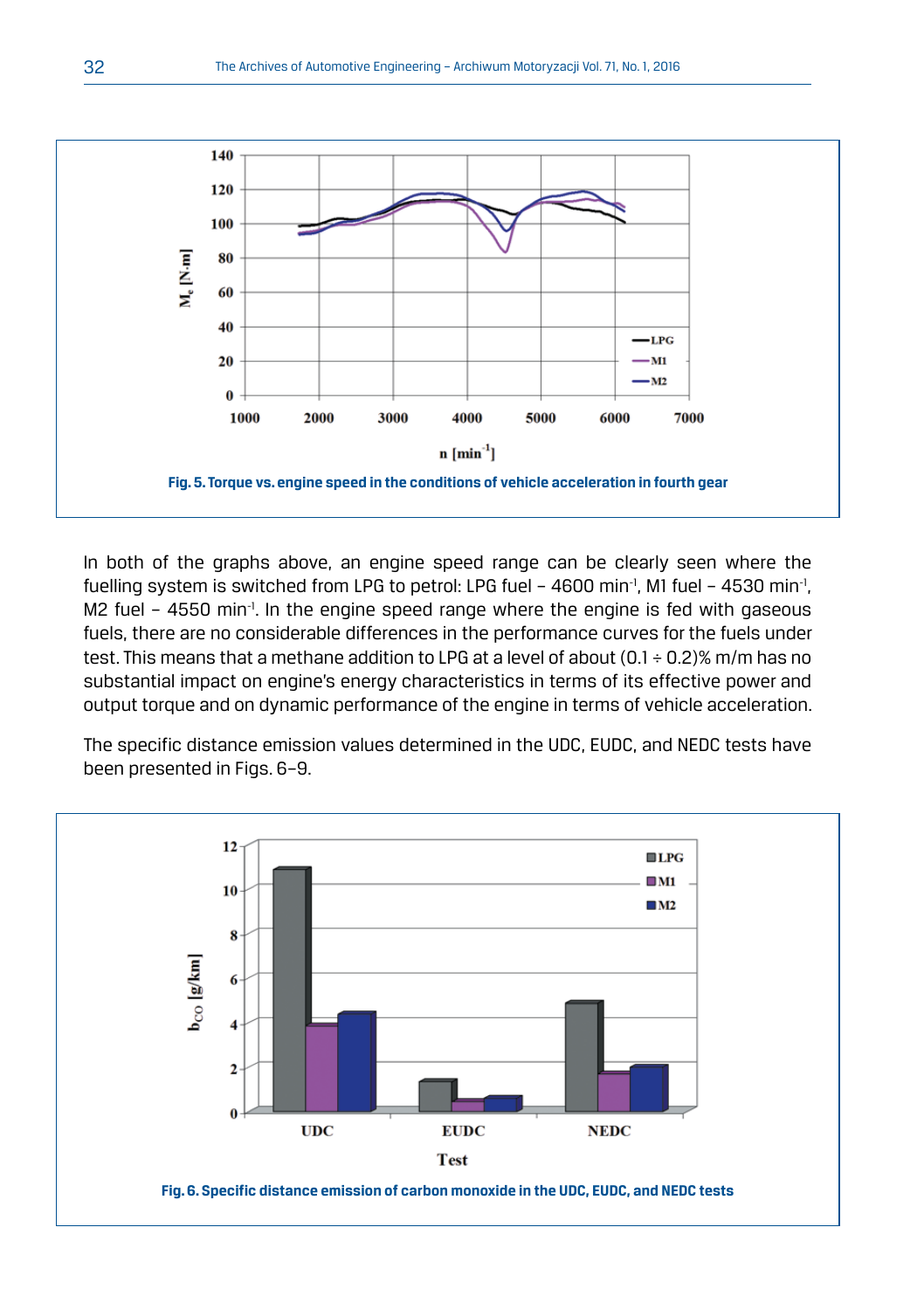

Interestingly, a methane addition to LPG causes a reduction in the specific distance emission of hydrocarbons in the urban traffic conditions, while in the extra-urban traffic, the specific distance emission of hydrocarbons is slightly raised when methane is added to LPG.



An approximately linear reduction can be observed in the specific distance emission of nitrogen oxides with increasing methane content of the LPG fuel.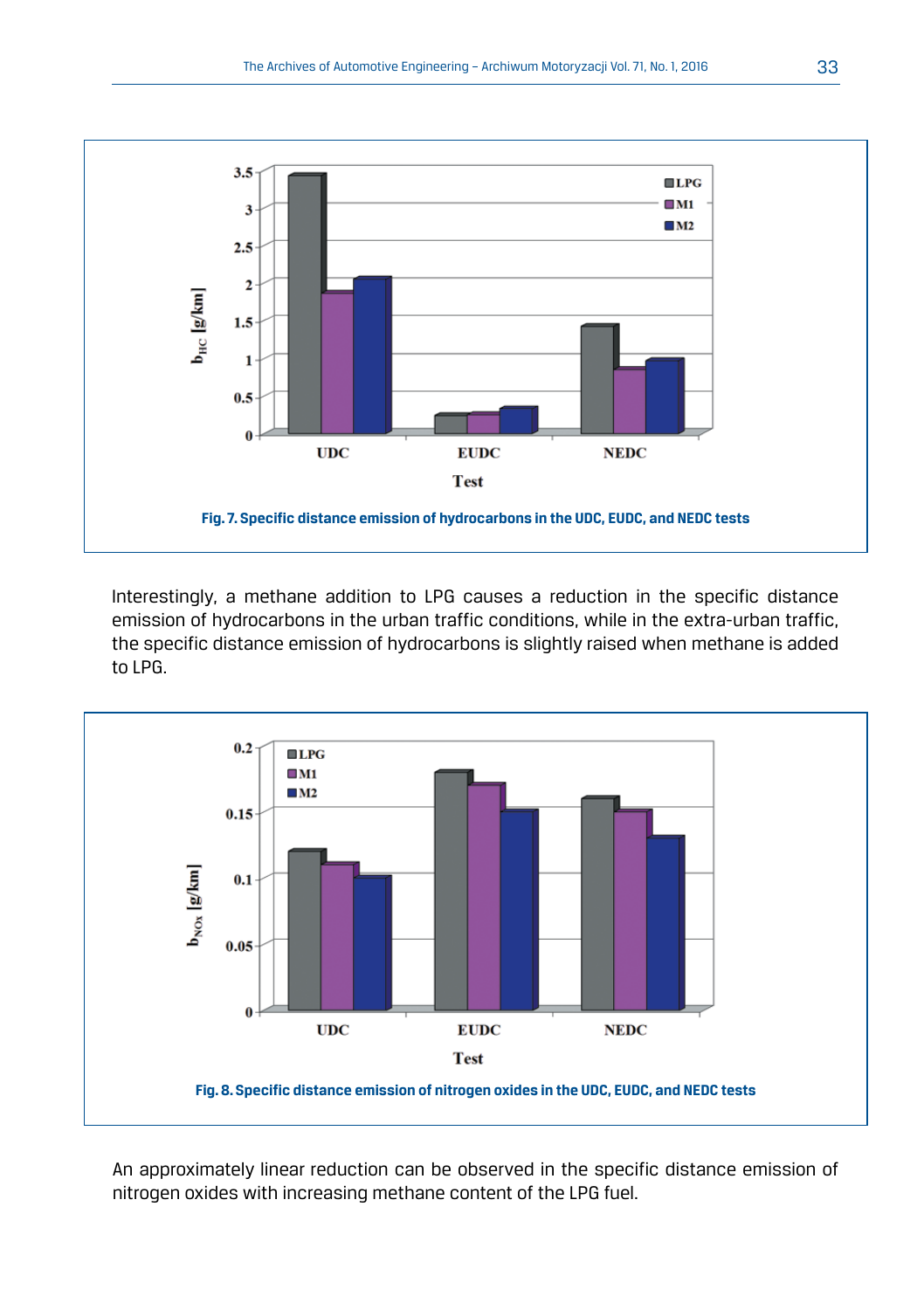

The specific distance emission of carbon dioxide also declines with increasing methane content of the LPG fuel.

The operational fuel consumption in the UDC, EUDC, and NEDC tests has been shown in Fig. 10.



As in the case of the specific distance emission of carbon dioxide, the operational fuel consumption declines, too, with increasing methane content of the LPG fuel.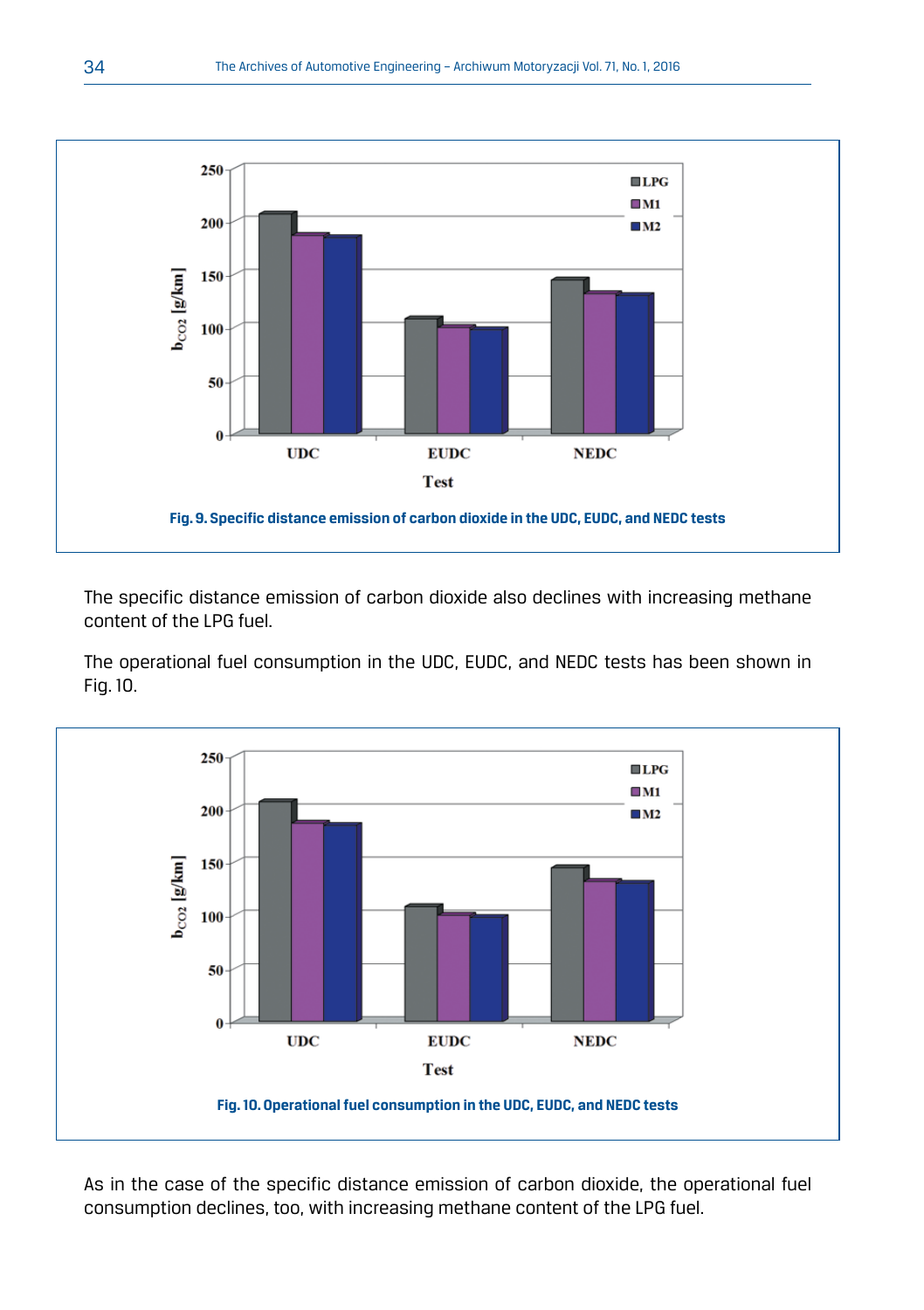

The operational energy consumption in the UDC, EUDC, and NEDC tests has been shown in Fig. 11.

As in the case of the specific distance emission of carbon dioxide, the operational fuel and energy consumption declines, too, with increasing methane content of the LPG fuel.

# **5. Recapitulation**

In result of the tests carried out, it has been found that an addition of light aliphatic hydrocarbons to the commercially available standard LPG fuel, in a proportion resulting in the mass methane content of the fuel being of up to 0.2% m/m, causes no considerable changes in the physicochemical fuel properties, such that they would adversely affect the suitability of the fuels under test for the powering of spark-ignition engines. In respect of the criterion of the temperature at which the relative vapour pressure is not less than 150 kPa, the fuels with an addition of light aliphatic hydrocarbons meet the criterion for fuel grade A, unlike the standard LPG fuel, which meets the criterion for fuel grade C. The requirements regarding the relative vapour pressure at a temperature of 40 °C are also met by the fuels with an addition of light aliphatic hydrocarbons, and with a wide safety margin at that. Simulation tests have indicated that the vapour pressure at a temperature of 40 °C reaches its upper acceptable limit when the methane content is as high as 2.08% m/m.

The addition of light aliphatic hydrocarbons to the standard LPG fuel does not cause any considerable changes in IC engine characteristics in terms of its effective power and output torque and in the dynamic performance of the engine in terms of vehicle acceleration.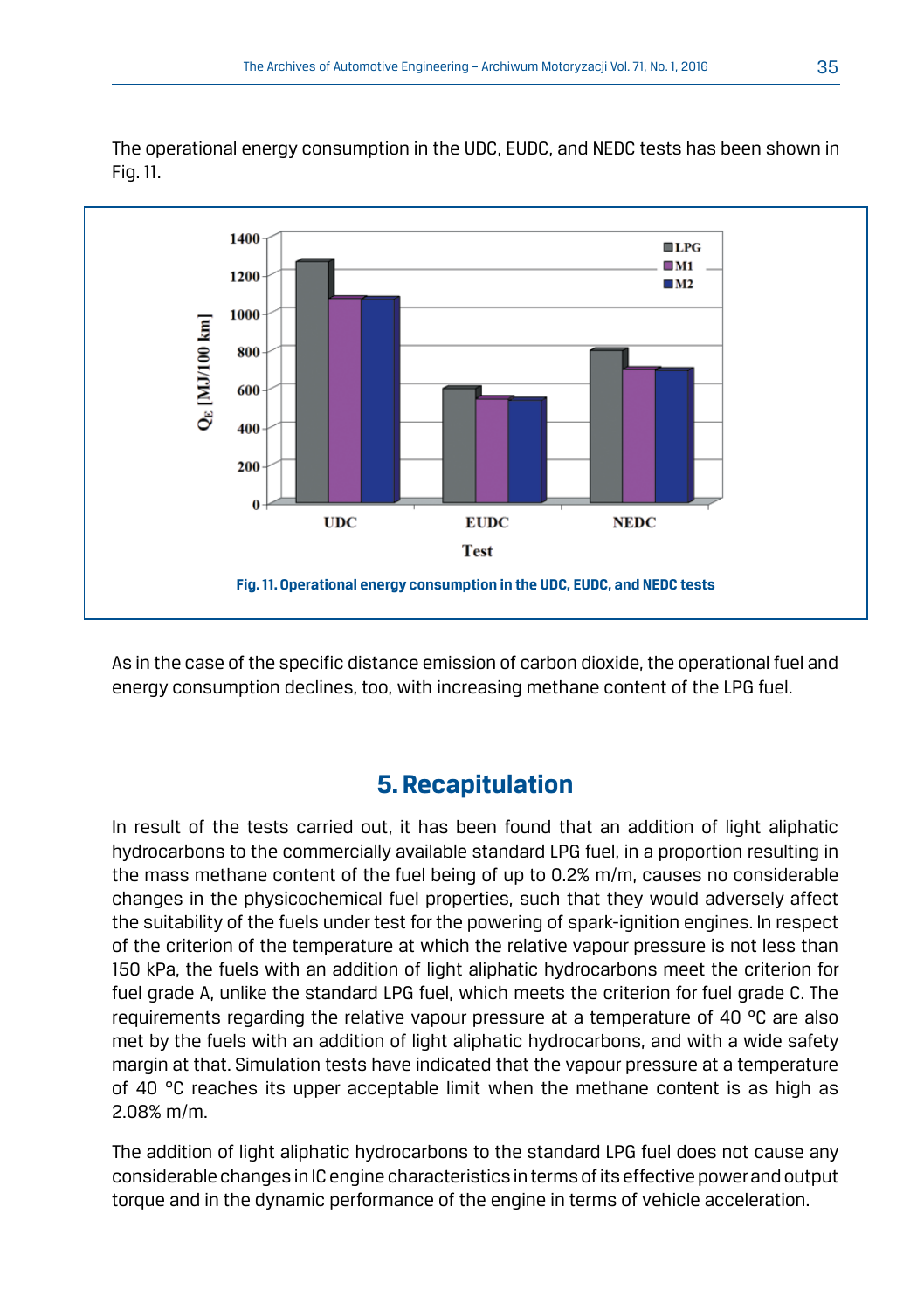In result of the tests carried out, it has been found that even a small amount of light aliphatic hydrocarbons added to the LPG fuel causes a significant reduction in the specific distance emissions of air pollutants, especially carbon monoxide and hydrocarbons, from a vehicle engine in type-approval driving tests. A small reduction in the fuel consumption has also been found to result from the addition of light aliphatic hydrocarbons to the LPG fuel.

The results of the research carried out show the reasonability of checking the impact of larger methane amounts being added to the LPG fuel on engine's performance characteristics. It also seems that it would be interesting to extend the scope of the research programme so that it would cover the addition of hydrogen to the LPG fuel.

The full text of the Article is available in Polish online on the website http://archiwummotoryzacji.pl.

Tekst artykułu w polskiej wersji językowej dostępny jest na stronie http://archiwummotoryzacji.pl.

## **References**

- [1] Astm D1835–11: Standard specification for liquefied petroleum (LP) gases. American Society for Testing & Materials.
- [2] Auto-gas.net: Generations of autogas systems [cited 2015 Sep 15]. Available from http://www.auto-gas.net/ technology/system-types.
- [3] Chłopek Z, Bardziński W, Jarczewski M, Sar H. Badania porównawcze samochodu osobowego zasilanego benzyną i skroplonym gazem ropopochodnym (LPG). Zeszyty Naukowe Politechniki Częstochowskiej. 2006: 111–120.
- [4] Davis SC, Diegel SW, Boundy RG. Transportation energy data book: edition 33. Oak Ridge National Laboratory. Oak Ridge, Tennessee, USA. 2014.
- [5] Delphi. Worldwide emission standards. Passenger cars and light duty vehicles. Innovation for the real world. 2015/2016.
- [6] Falkiner RJ. Liquified petroleum gas. In "Fuels and lubricants handbook: technology, properties, performance, and testing". 2nd edition: ASTM International 2003. West Conshohocken.
- [7] Górski W. Stan normalizacji LPG w Polsce Gatunek A czy B?: Nafta-Gaz. 2010 (2): 121–127.
- [8] Lee JW, et al. Effect of various LPG supply systems on exhaust particle emission in spark-ignited combustion engine: International Journal of Automotive Technology. 2010; 11(6): 793–800.
- [9] Luft S. Dwupaliwowy silnik o zapłonie samoczynnym zasilany wtryskowo paliwem LPG w fazie ciekłej: The Archives of Automotive Engineering – Archiwum Motoryzacji. 2005; 2: 153–163.
- [10] Meyers R. Handbook of petrochemicals production processes: McGraw-Hill. 2004.
- [11] Pubchem compound [cited 2015 Sep 12]. Available from http://www.ncbi.nlm.nih.gov/pccompound.
- [12] Qi D, et al. Combustion and exhaust emission characteristics of a compression ignition engine using liquefied petroleum gas-fuel-oil blended fuel: Energy Conversion and Management. 2006; 48(2): 500–509.
- [13] Saraf RR, Thipse SS, Saxena PK. Comparative emission analysis of gasoline/LPG automotive bifuel engine: World Academy of Science, Engineering and Technology. 2009; 3.
- [14] Tasic T, et al. Gasoline and LPG exhaust emissions comparison. Advances in Production Engineering & Management 2011. 6(2): 87–94.